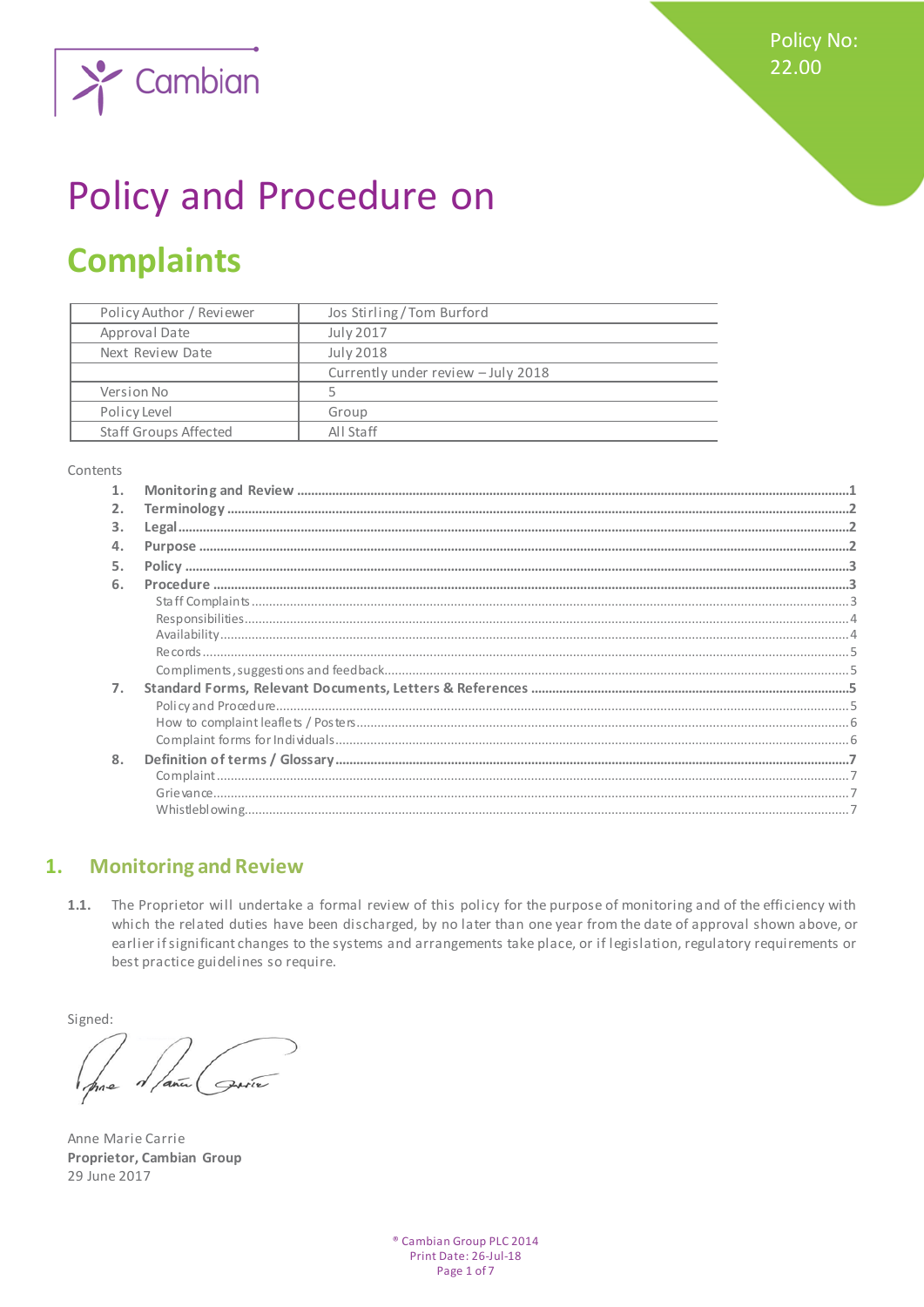

## <span id="page-1-0"></span>**2. Terminology**

**2.1.** Our aim is to use consistent terminology throughout this policy and all supporting documentation as follows:

| 'Establishment' or 'Location | this is a generic term which means the Children's<br>Home/school/college.                                                                                                                 |
|------------------------------|-------------------------------------------------------------------------------------------------------------------------------------------------------------------------------------------|
| <b>Individual</b>            | means any child or young person under the age of 18 or young<br>adult between the ages of 18 and 25.                                                                                      |
| <b>Service Head</b>          | This is the senior person with overall responsibility for the                                                                                                                             |
| <b>Key Worker</b>            | Members of staff that have special responsibility for Individuals<br>residing at or attending the Establishment.                                                                          |
| Parent                       | means parent or person with Parental Responsibility                                                                                                                                       |
| <b>Regulatory Authority</b>  | Regulatory Authority is the generic term used in this policy to<br>describe the independent regulatory body responsible for<br>inspecting and regulating services. E.g Ofsted, CQC, CSSIW |
| Social Worker                | This means the worker allocated to the child/family. If there is no<br>allocated worker, the Duty Social Worker or Team Manager is<br>responsible.                                        |
| <b>Placing Authority</b>     | Placing Authority means the local authority/agency responsible<br>for placing the child or commissioning the service                                                                      |
| <b>Staff</b>                 | Means full or part-time employees of Cambian, agency workers,<br>bank workers, contract workers and volunteers and students on<br>placement.                                              |
| <b>CambianKPI</b>            | Means the Cambian online in-house information system which<br>holds data for each site on quality measures.                                                                               |

## <span id="page-1-1"></span>**3. Legal**

- **3.1.** Quality Standards for Children's Homes and NMS for Residential Special Schools, available at: www.gov.co.uk and Fundamental Standards 2015
- **3.2.** Children's Homes (England) Regulations 2015
- **3.3.** Health and Social Care Act 2008 (Regulated Activities) Regulations 2014 (part 3) as amended) Regulation 16.
- **3.4.** National Minimum Standards for Independent Health Care Services in Wales
- **3.5.** Mental Health Act 1983 Code of Practice
- **3.6.** The Education (Independent School Standards Compliance Record) (England) (Amendment) Regulations,
- **3.7.** Care Home (Wales) Regulations (2002) (Amendments 2003 and 2011)
- **3.8.** HIW National Minimum Standards for Independent HealthCare Services in Wales, CSSIW, Quality Standards and
- <span id="page-1-2"></span>**3.9.** Mental Health Act Code of Practice

## **4. Purpose**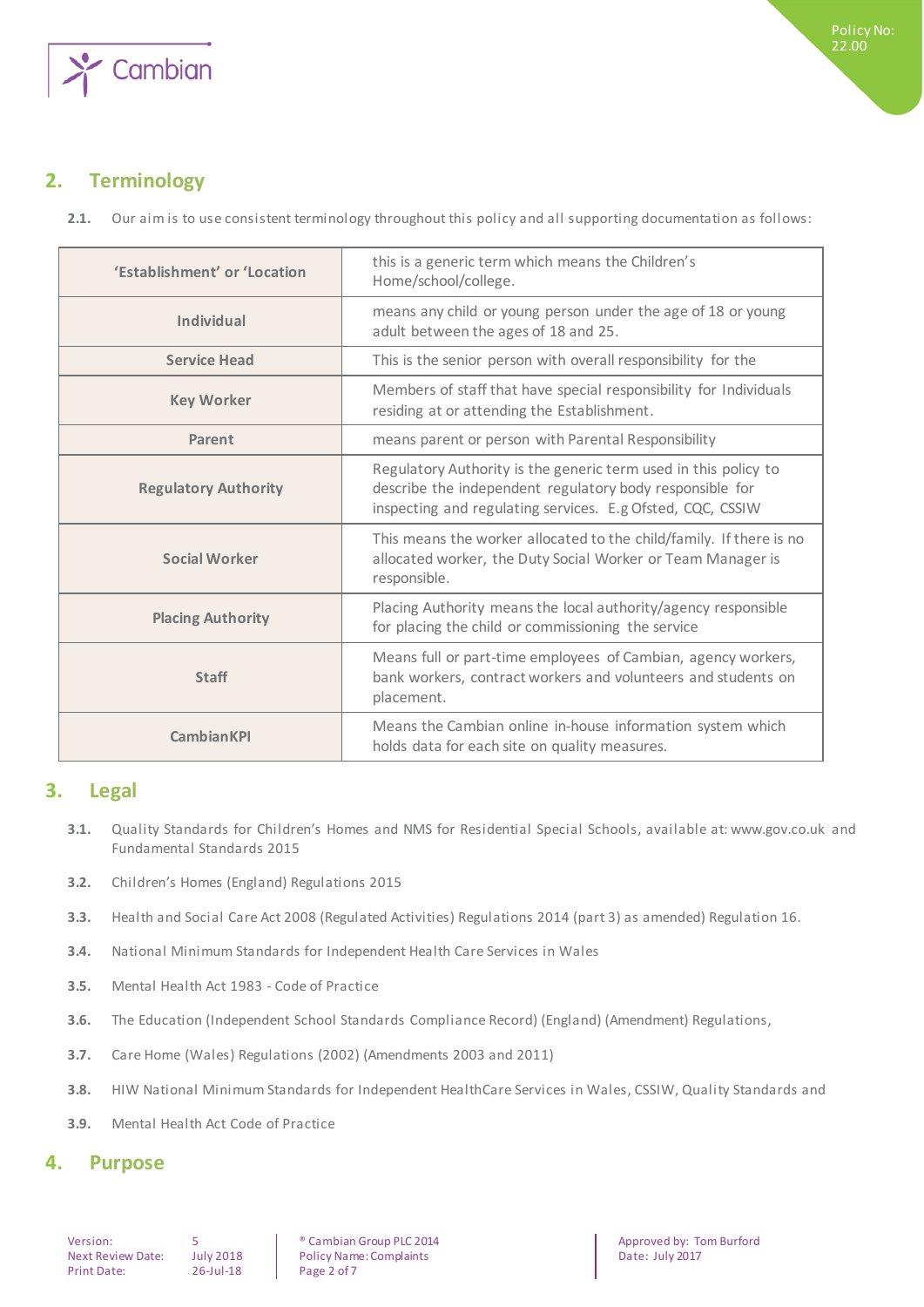

- **4.1.** To provide all staff with clear policy, procedures and guidelines for managing compliments, suggestions, comments and complaints.
- **4.2.** To deal promptly, effectively and fairly with complaints by individuals if they ha ve capacity themselves and other interested persons on their behalf such as parents/guardians and members of the public.
- **4.3.** To promote an open culture and rational attitude amongst individuals and staff towards complaints.
- **4.4.** To improve the Group's service to individuals, placing authorities and parents/guardians.
- **4.5.** To clarify the differences between concerns, negative comments, criticisms etc made about the service we provide, which are resolved informally within the location, and formal complaints, which may addr essed by those outside the location.

## <span id="page-2-0"></span>**5. Policy**

- **5.1.** Cambian takes all complaints and comments seriously. It aims to promote an open culture and will be responsive where such issues are raised in a transparent and robust manner in order to ensure that dissatisfaction is minimised and any comments and suggestions are considered and acted upon using a learning framework.
- **5.2.** No member of staff who has been implicated in a complaint may take part in any element of the investigation or decision making process associated with any final actions or outcomes.
- **5.3.** Cambian will use all complaints and suggestions as an opportunity to learn and inform service improvement where appropriate and to strengthen the relationship with the individual, those acting on their behalf and the publi c.
- **5.4.** For the purpose of this policy, a complaint is a written or oral/verbal expression of dissatisfaction or disquiet in relation to the location's exercise of its functions in relation to its current individuals.
- **5.5.** The Head of Service is responsible for ensuring that each individual and those acting on their behalf, if appropriate, is provided with information about the complaints procedure in a format and style appropriate to their needs and their ability to understand. Individuals will be provided with information about how they can make a complaint and such guidance will be available on site at all times. Where appropriate guidance (e.g. a poster) on how to make a complaint will be displayed on site.
- **5.6.** Cambian fully supports individual's right to refer any complaint, at any stage to an external body. In addition all sites have an independent visitor who visits and some operate a link advocate – both of whom can support individuals who wish to make complaints. Contact details for both the independent visitor and advocate are made available to all service users.

## <span id="page-2-1"></span>**6. Procedure**

- **6.1.** The Complaints Procedure shall be operated independently of all other Group procedures, such as the Disciplinary and Grievance Procedures, Harassment Policy, Child Protection/Adult Safeguarding Policy.
- **6.2.** Each location will tailor the generic Cambian Complaints Procedure to detail the local procedures and contact details of those with responsibility. For the purpose of this policy the term Complaints Procedure relates to the location's personalised Complaints Procedure.
- **6.3.** The Complaints Procedure will be reviewed annually by the group in line with the Policy and the Head of Service will be responsible for continuous monitoring, refinement and audit.
- **6.4.** All locations shall operate a Complaints Procedure, which can be invoked, on behalf of an individual, by an individual him/herself, placing authorities, parents/guardians, staff and other interested persons. All of whom may also inform an external body about their complaint if they so wish.

#### <span id="page-2-2"></span>**Staff Complaints**

Print Date: 26-Jul-18 Page 3 of 7

Next Review Date: July 2018 | Policy Name: Complaints | Date: July 2017

Version: 5 5 Section: 5 Section: 5 Section of the Cambian Group PLC 2014<br>
Next Review Date: July 2018 Policy Name: Complaints Complaints Date: July 2017

Policy No: 22.00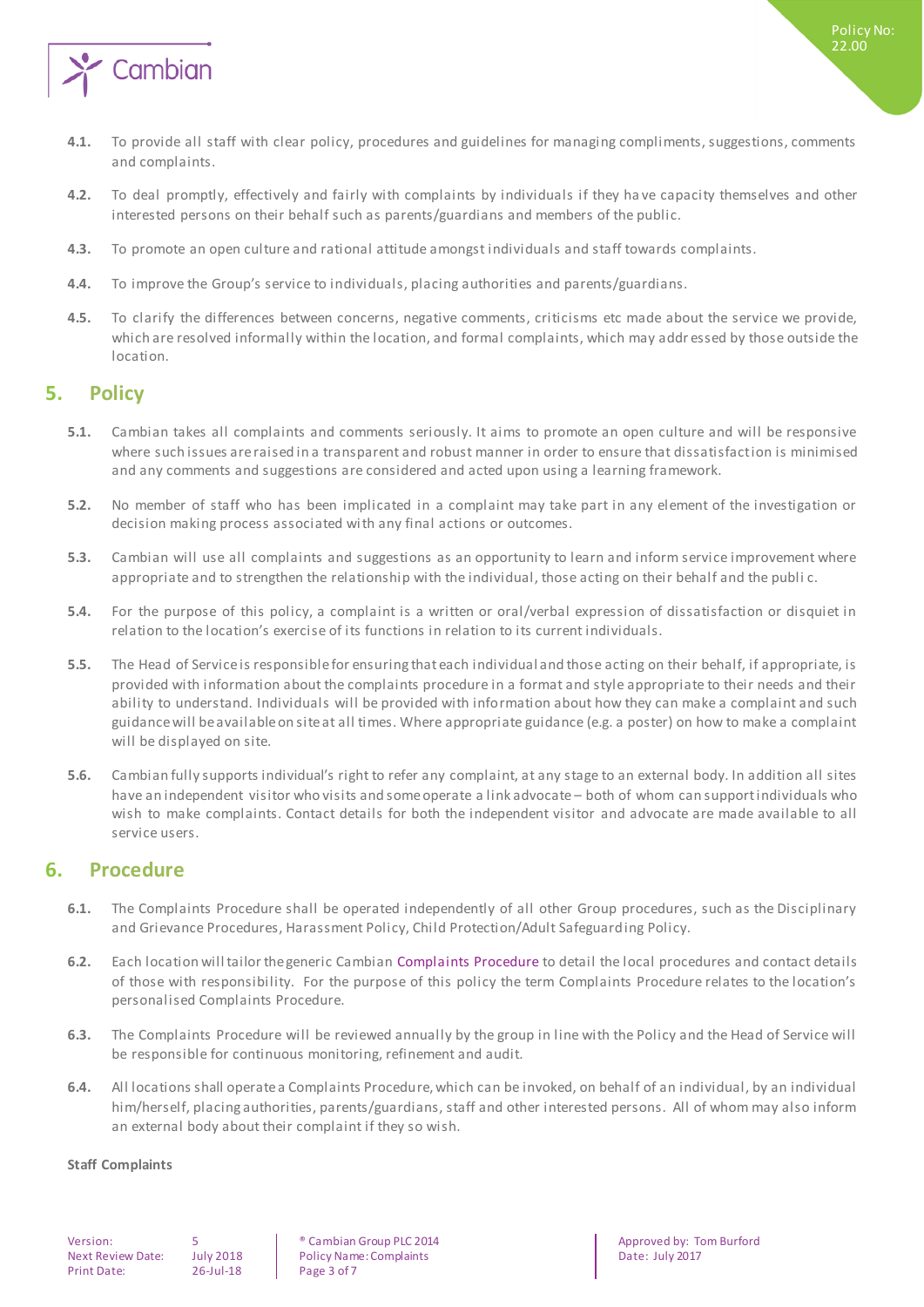

**6.5.** Staff who wish to make a complaint are to follow the Grievance Policy (which encourages informal resolution ahead of the formal grievance process) or the Whistleblowing Policy.

#### <span id="page-3-0"></span>**Responsibilities**

- **6.6.** The Head of Service is responsible for the thorough investigation of all complaints and should take responsibility for ensuring that investigations undertaken by others are in line with this policy, procedure and associated documentation in order to ensure best practice standards are maintained.
- **6.7.** The Head of Service is required to make available on request to their regulatory body a summary of all complaints arising over the previous 12 months.
- **6.8.** All locations will have a named **Complaints Co-ordinator** to manage the day to day receipt, recording and tracking of complaint management.
- **6.9.** The Complaints Co-ordinator will normally be the Head of Service is small homes. For larger sites where the Complaints Co-ordinator is not the Head of Service they will l iaise closely with the Head of Service to ensure all elements of any internal stage investigation are dealt with following procedure and within the published timescales.
- **6.10.** For any complaint that is not resolved internally and requires external investigation, the Head of Service will act as the location contact for Operations Directors/other Cambian staff or external appeal panel members.
- **6.11. Managers** have day-to-day operational responsibility for this policy, and must ensure that all staff receive regular and appropriate guidance on its use.

#### <span id="page-3-1"></span>**Availability**

- **6.12.** The Complaints Procedure shall be made available to all parents/guardians/carers, placing authorities, funding authorities, individuals, all members of staff and any other relevant persons.
- **6.13.** A copy of the Complaints Procedure shall be available at all times and displayed on the location's website where this is applicable.
- **6.14.** A copy of the Complaints Procedure shall be available on request at all times for visitors to Cambian locations.
- **6.15.** All Staff shall receive information on the complaints procedure as part of their induction with Cambian.
- **6.16.** Information on how to complain will be included in Children's Guides or Location Guides.
- **6.17.** Individuals will also have access to printed complaint forms (22.09 a -g) and stamped pre-addressed envelopes to send to the relevant Operational leads if they choose not to speak with someone in their home or education setting. Heads of service will ensure that the forms and appropriately addressed envelopes are always readily available and tha t all individuals know where to access these. Depending on the service type, the addressed envelopes will be sent to either:
	- **•** Education Services
	- Residential Services (West)
	- Residential Services (East)

At the following address

Cambian Group 4<sup>th</sup> Floor, The Waterfront Chancellors Road London W6 9RU

<span id="page-3-2"></span>Version: 5 5 Section: 5 Section: 5 Section of the Cambian Group PLC 2014<br>
Next Review Date: July 2018 Policy Name: Complaints Complaints Date: July 2017 Next Review Date: July 2018 | Policy Name: Complaints | Date: July 2017

Policy No: 22.00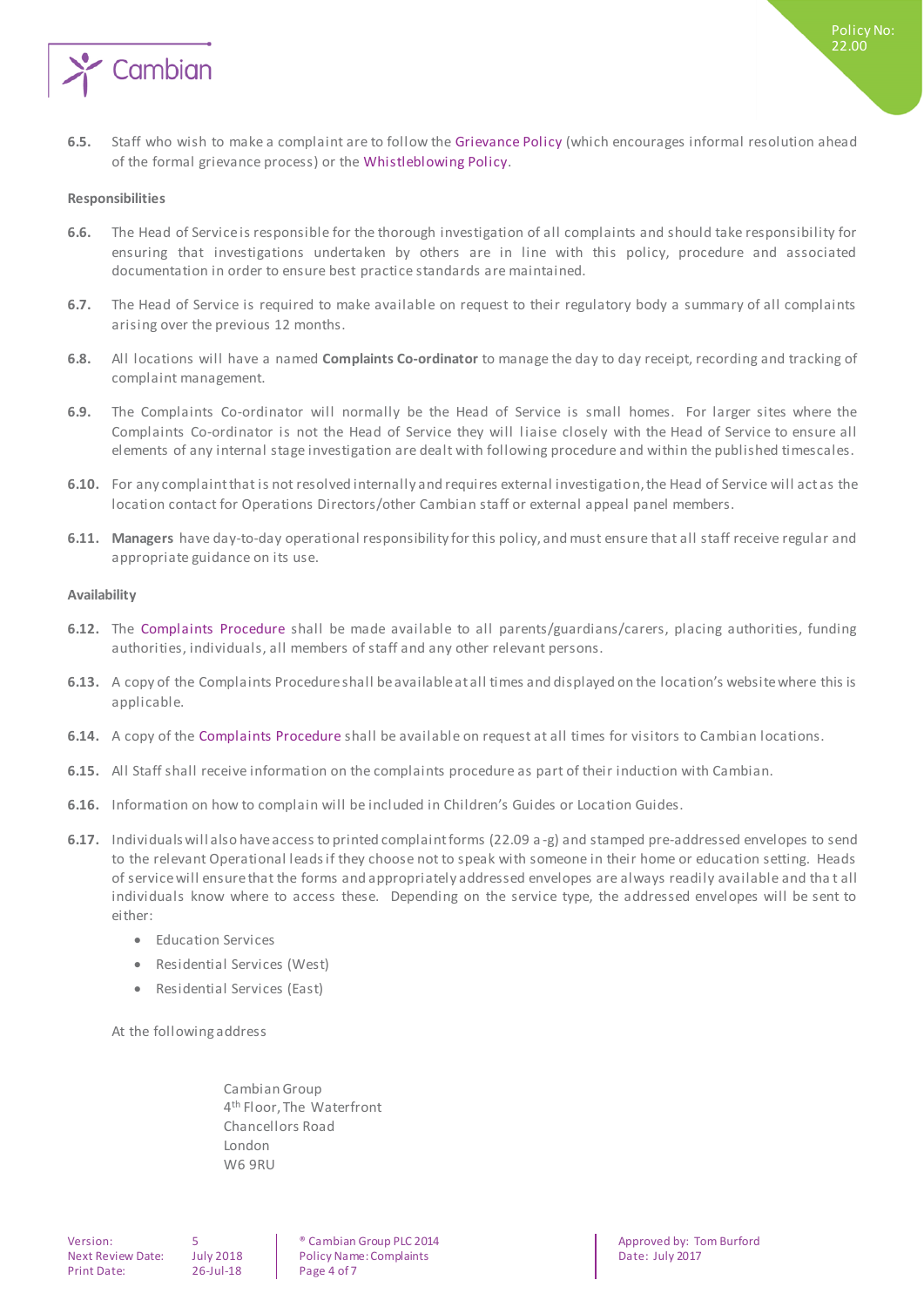

### **Records**

- **6.18.** A confidential record of all complaints received is to be documented on the relevant Record of Complaints Tracking Form: 22.03a for all individuals and 22.03b for all parents/guardians/public/authorities which shall be kept in the location's confidential **Complaints File**, which all locations must maintain. After completion the Complaints Tracking Form 22.03a and 22.03b (if used) shall be kept in the confidential Complaints File along with any statements, letters, etc associated with the complaint.
- **6.19.** Complaints which are investigated by outside agencies or regulatory authorities shall also be recorded and full details placed in the Complaints File.
- **6.20.** All complaints received within a week should be recorded on **CambianKPI** for in the preceding week.
- **6.21.** A Complaints log shall be maintained which will record brief details of each complaint, cross referenced to the Complaints File.
- **6.22.** For each complaint the following brief details shall be recorded under the following headings:
	- Complaint number (i.e. 001SS or 010KPR etc).
	- Date complaint received
	- Name of person receiving it.
	- Name of person making complaint and relationship to individual.
	- Name of individual concerned.
	- Nature of complaint.
	- Action taken.
	- Outcome of action taken.
	- Whether complaint upheld, partially upheld or not upheld.
	- The number of the final Complaint Letter sent (1 to 9) and date sent.
- **6.23.** Where the Head of Service identifies it as appropriate, a copy of the complaint and response may be kept in the individual's record to understand and trace decisions concerning the path of care. Issues of confidentiality concerning the complaint are to be taken into consideration regarding this. (Refer to Data Protection Policy for guidance).

#### <span id="page-4-0"></span>**Compliments, suggestions and feedback**

**6.24.** Any compliments, suggestions or feedback received by staff should be recorded separately on a Compliments Log to be held by the Head of Service and be managed under the Consultation, Communication and Feedback Policy and Procedures.

## <span id="page-4-1"></span>**7. Standard Forms, Relevant Documents, Letters & References**

#### <span id="page-4-2"></span>**Policy and Procedure**

- **7.1.** 22.00 Policy Complaints
- **7.2.** 22.01 Procedure Complaints
- **7.3.** 22.01a Procedure Complaints regarding the MHA
- **7.4.** 22.02 -Complaints Flowchart
- **7.5.** 22.03 -Complaint Form written record of complaint
- **7.6.** 22.04a Complaint Tracking Form Individuals

Version: 5 ® Cambian Group PLC 2014 Approved by: Tom Burford Next Review Date: July 2018 | Policy Name: Complaints | Date: July 2017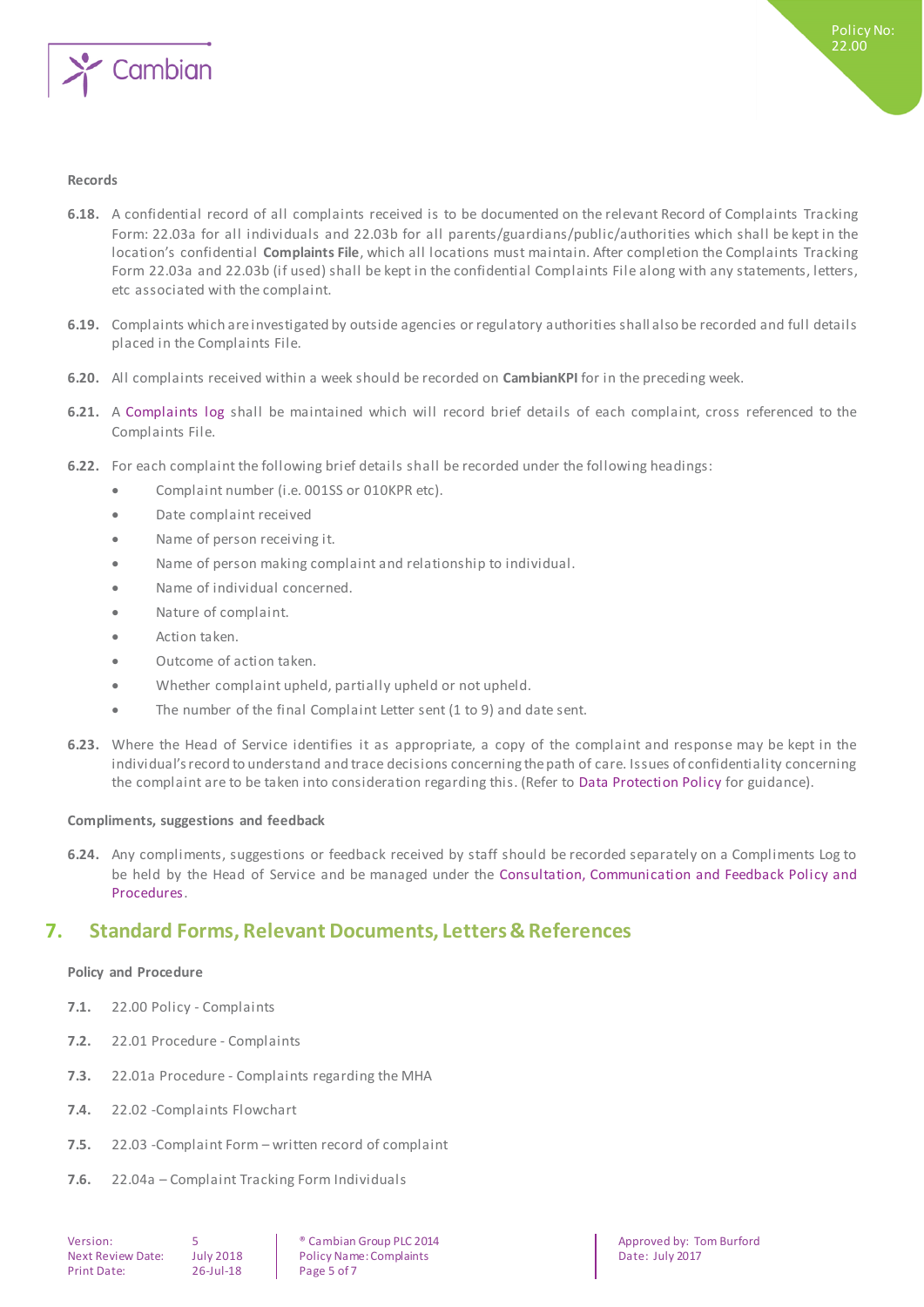

- **7.7.** 22.04b Complaint Tracking Form Others
- **7.8.** 22.05 Complaint log template
- **7.9.** 22.06 Complaints Letter Templates 1-9

#### <span id="page-5-0"></span>**How to complaint leaflets / Posters**

- **7.10.** 22.07 How to Complain Pictorial Booklet
- **7.11.** 22.07a Complaint Leaflet PECS Home
- **7.12.** 22.07b Complaints Leaflet PECS School
- **7.13.** 22.08a Complaint Information Poster for Individuals CHILDRENS HOMES
- **7.14.** 22.08b Complaint Information Poster for Individuals EDUCATION
- **7.15.** 22.08c Complaints Information for Parents, visitors and public
- <span id="page-5-1"></span>**7.16.** 22.08d - Complaints Information Poster for Staff

#### **Complaint forms for Individuals**

- **7.17.** 22.09a Complaint Form for Individuals 7-13 OFSTED
- **7.18.** 22.09b Complaint Form for Individuals 13+ OFSTED
- **7.19.** 22.09c Complaint Form for Individuals CQC HOME
- **7.20.** 22.09d Complaint Form for Individuals CSSIW
- **7.21.** 22.09e Complaint Form for Individual 16+ CSSIW
- **7.22.** 22.09f Complaint Form Deaf Services
- **7.23.** 22.09g Complaint Form CQC Care Homes 16+

#### **Other Cambian Policy**

- **7.24.** GHR 29 Grievance Policy
- **7.25.** GHR 30 Whistleblowing Policy
- **7.26.** GIG 02 Data Protection Policy
- **7.27.** Consultation, Communication and Feedback Policy (including Compliments)
- **7.28.** 25 Child Protection and Young Adult Safeguarding

#### **Guidance**

**7.29.** For further information about complaints and advocacy for children living in children's homes see Get it sorted (2004) [Guidance on providing effective advocacy services for children and young people making a complaint under the](https://www.gov.uk/government/publications/advocacy-services-for-children-and-young-people)  [Children Act 1989](https://www.gov.uk/government/publications/advocacy-services-for-children-and-young-people)

Next Review Date: July 2018 | Policy Name: Complaints | Date: July 2017